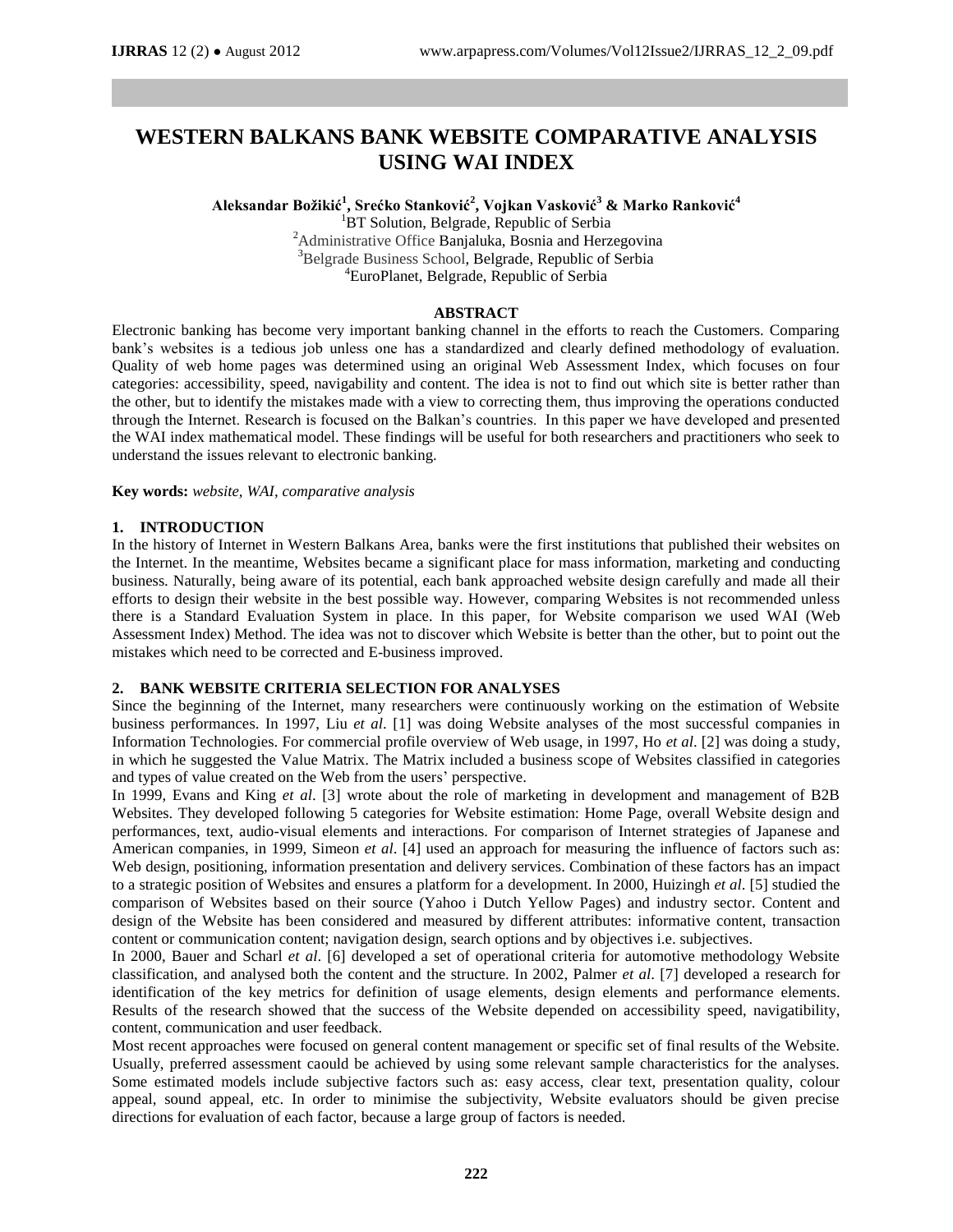In wanting to avoid main faults of earlier model, in 2001, Buenadicha, *et al*. [8] developed new index for Website estimation (Web Assessment Index ili WAI), which could be used for current comparison of the use of Internet by different organisations. This model is given in Figure 1, and was used for estimation of Spanish Universities Websites. Miranda and Banegil *et al*. [9] used WAI Index in 2004 for their study of 200 biggest Spanish companies. Miranda *et al*. [10] used it for Quality Estimation of Spanish Bank Websites in 2006.



*Figure 1. Site Quality Estimation Model*

WAI Index has four basic categories for Site Quality: Accessibility, Speed, Navigability and Content. Key factor selection is based on the literacy and users' knowledge of the Internet and it must portrait what is being considered as an important components of the Website from the view of the user.

First category of WAI Index is Accessibility. It is obvious that Site quality is higher when users can easily identify and access the Website. However, counting page visits does not portrait exactly Site quality or Website popularity. In order to indentify accurate Website accessibility, scalable measures must be identified. That is why following two indicators were used for measuring Accessibility: Presence on Search Engines and Link Popularity. Higher Presence on Search Engines allows more access to the Website and therefore increases access level. In this paper, Google will be used as a reference for Presence on Search Engines, because it is the most frequently used Search Engine in the Western Balkans Area.

Second indicator of Accessibility is Website Popularity. The most frequent scale for performance measurement is the number of scores generated by the Website. But, there was still a problem with accuracy of this type of measurement. If Website has graphics each graphic gets new score and there are also some methods for artificial increase of number of scores. This means that number of scores does not necessarily shows the number of Website visits. Taking this fact into the consideration, we decided to use another type of measuring which is related to defining a link popularity as a rank of Alexa Website list (www.alexa.com).

Website Accessibility and Response Time are obviously very important because the time is always a critical factor. Some studies showed that there is a significant relationship between time of opening the Webpage and user satisfaction. Website Accessibility was measured by Online Chronometer, but this type of measuring was influenced by many factors such as: hardware, Internet connection time, Web Traffic etc. In order to minimize the number of errors, measurements were made at the same time, from the same computer, using the most popular Search Engine Internet Explorer 6.0. Cable connection was used for Internet Access. Websites were re-accessed successively for more representative average results, using national central bank address, where all national banks are listed.

Third category of our index is what we call Navigability. Poor design will result in loss of potential customers, because in this case, customers will not be able to find what they need and also there will be a loss of potential revisits because of initial negative experience. Considering the fact that user should never feel lost on the Website, each Webpage must have sufficient information and must contain links for all main contents of the Website. For a good site quality is essential that Index is always visible to the user, allowing users fast access to required location. Following are factors that were used for evaluation of this category:

- Permanent Website Menu that allowing fast access to different parts of each Webpage
- Search by the key word, allowing users to locate items of interest on the bank's Website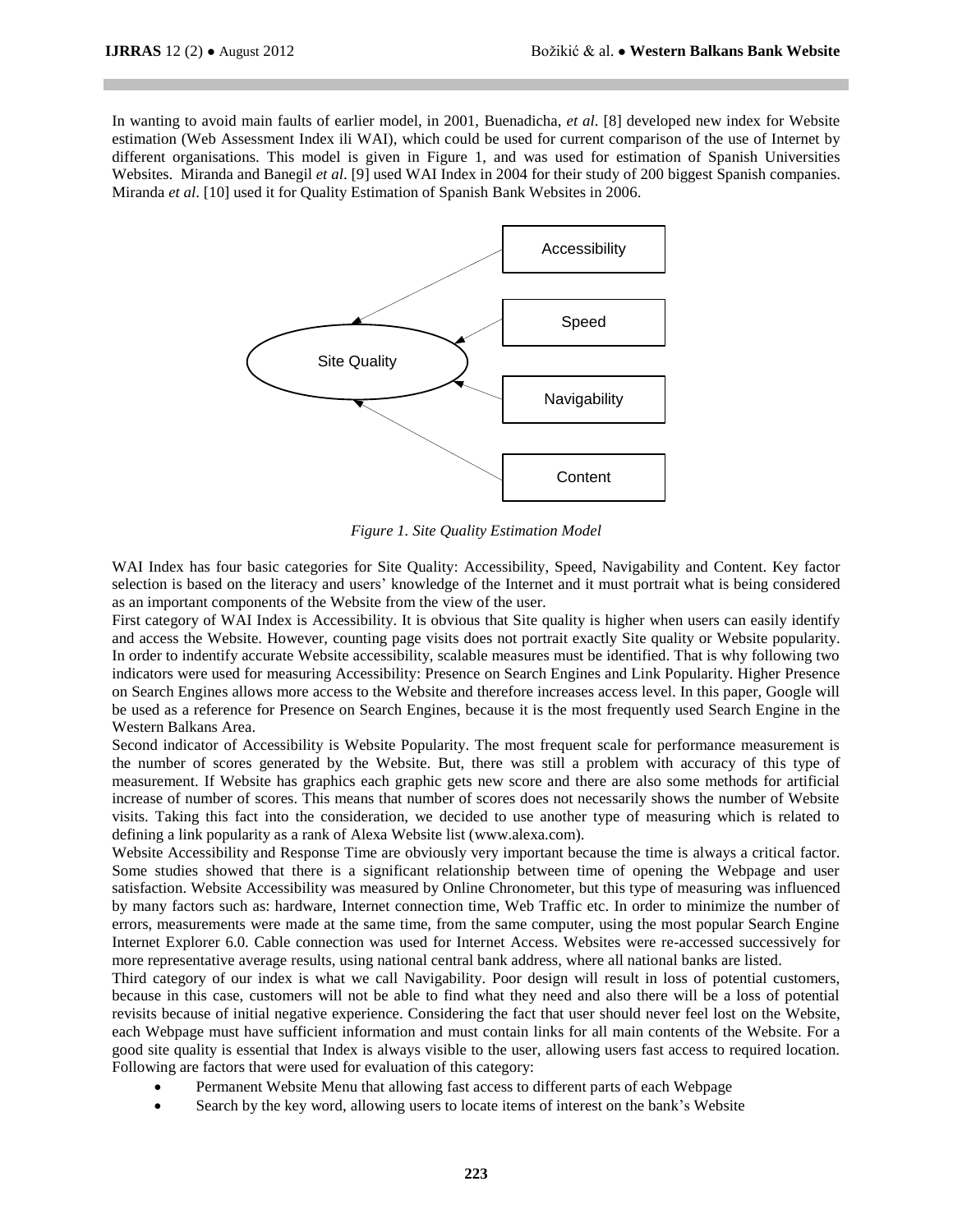Site Content Quality evaluation will be based on all relevant information present for users. The Website must have the content that satisfies needs of the user and it must be updated on regular basis. Bank Websites may have different characteristics, including product information and contact information, which includes User Feedback, General Information about the bank etc. Also, information that are important should be readily available. For example, if 80% of users are looking for 20% of information, then that information should be visible and easily accessed. General contact information of the organisation should be placed on the Home Page Menu and information should be linked rather than scattered on different parts of the Website. Factors selected for content quality quantification were based on the content of the Website and identified in earlier studies and researchers' experience. Banks use Web to achieve three goal:s informing the market, delivering bank products and services and improving a relationship with clients. Based on the level in which banks used these 3 functional possibilities on these Websites there can be Informative Content, Transaction Content or Post-Transaction Content. This means that we considered three set of factors in order to estimate the content of the Website, using binary Yes/No scale.

# **2.1. Informative Content Factors**

Basically, most Websites are information oriented, offering both commercial and non commercial information about the bank. It can provide basic information about the company, their business partners, important clients and social politics. One more important segment is description of products/services, including prices, specifications, photos etc. Also, recently, companies started to use their Websites for providing useful financial information to their shareholders. Therefore, we considered following 5 informative factors:

- General Company Information
- **Products / Services Information**
- Price Information
- Cash Machine Information and Subsidiary Information
- Financial Information

# **2.2. Transaction Content Factors**

The extremely wide use of Internet allowed financial institutions to offer their products and services. We differentiated these factors into two categories. Firstly, organisations that use Internet to offer their products and secondly, organisations that use Internet as an information channel only. Transaction content of tested Websites can be divided into 4 categories: E-Communication, General Requests (Bank Statement of Account Balance), Special Requests, Money Transfers, Broker Activities, Investment and Saving Advices, Accounts and Payment Cards, Loan Applications, Tax Payments, Mobile Pre-Paid Cards.

## **2.3. Communication Content Factors**

Considering the fact that Websites are often the first place where information about the company can be viewed and that visitors usually want to immediately access bank information, contact information should be placed on the Home Page Menu allowing easy access. In order to evaluate communication capacity of each Website, we identified the following items:

- **Contact Email**
- Contact Phone
- **Contact Address**
- User Feedback Tools

After defining all categories and factors, we evaluated them based on 100 sum total). Considering the fact that the content of the Website is the most critical aspect of the Website, because it is the content that allows the access to relevant information and services, we gave 55 points to this category and 15 points only for each of remaining 3 categories as shown in table 1. These measurements were based on recent study analyses, and were based on the insight of different E-Banking experts. Also, to ensure the credibility of this assignment, 3 users were engaged to evaluate the Website. Each user gave comparative importance to different category in the instrument. First of all, users distributed 100 points within 4 categories, and then further distributed points to each subcategory. Delphy Analyse allowed us to determinate the final list of items and its importance. The use of the subjective importance could be considered as a main limit of our study. Values of different categories and sub categories are given in as shown in Figure 2.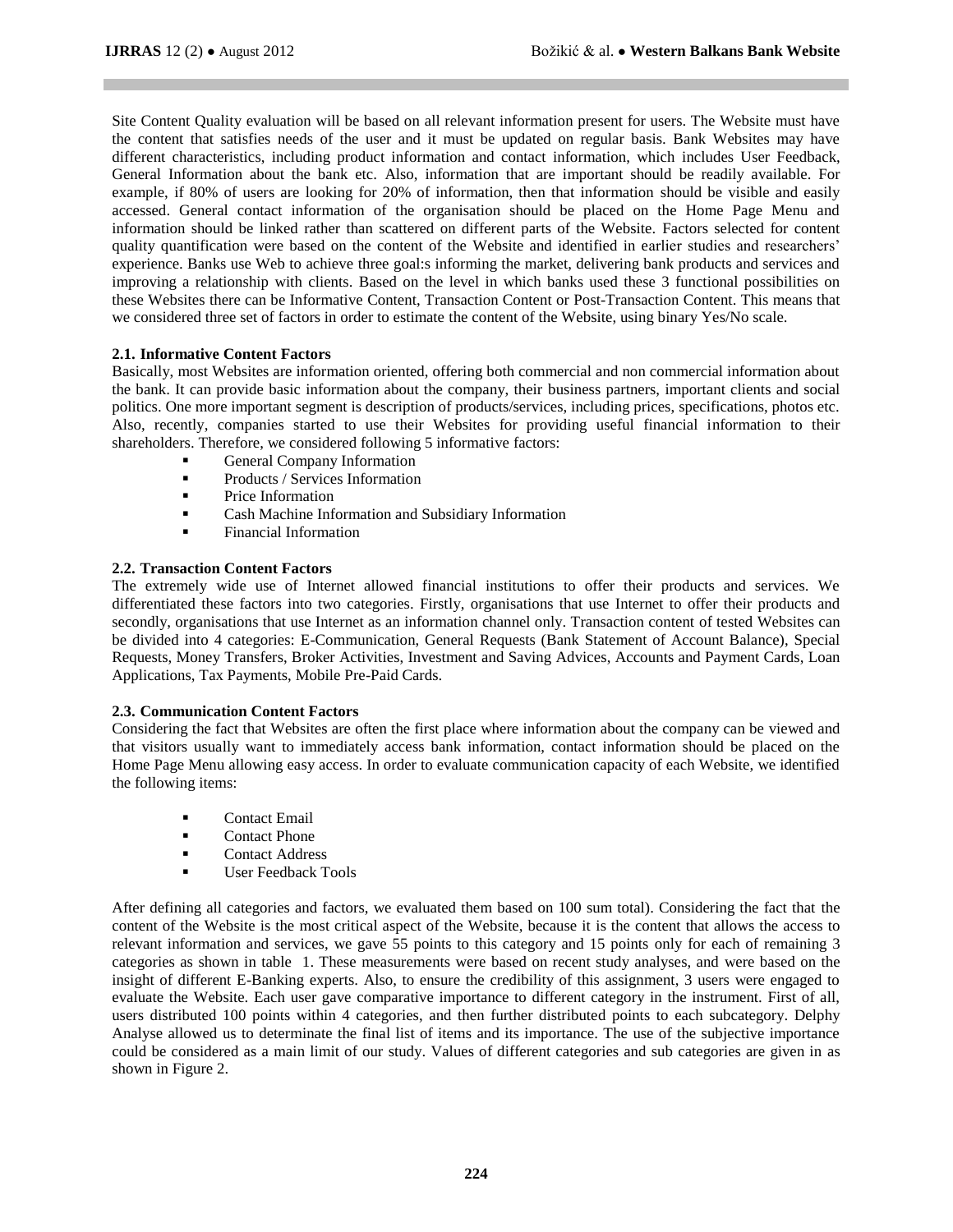| <b>CATEGORY</b>                     | <b>VALUE</b> | <b>CATEGORY</b>                   | <b>VALUE</b> |
|-------------------------------------|--------------|-----------------------------------|--------------|
| <b>ACCESIBILITY</b>                 | 15           | <b>NAVIGATION</b>                 | 15           |
| Engines<br>Presence<br>Search<br>on | 5            | Site Map                          | 10           |
| Popularity                          | 10           | Key Word Search Engine            | 5            |
| <b>SPEED</b>                        | 15           |                                   |              |
| Website Access Speed (in sec's)     | 15           |                                   |              |
| <b>CONTENT QUALITY</b>              | 55           |                                   |              |
| <b>Informative Content</b>          | 20           | <b>Transaction Content</b>        | 20           |
| <b>General Bank Information</b>     | 4            | E-Banking                         | 10           |
| Product/services Information        | 4            | E-Communication                   |              |
| Price Information                   | 4            | <b>General Requests</b>           |              |
| ATM & Subsidiary Information        | 4            | <b>Special Requests</b>           |              |
| Financial Information               | 4            | <b>Money Transfers</b>            |              |
| <b>Communication Content</b>        | 15           | <b>Broker Services</b>            |              |
| User Feedback                       | 6            | Investment & Savings Services     |              |
| <b>Contact Phone</b>                | 3            | <b>Accounts and Payment Cards</b> |              |
| <b>Contact Address</b>              | 3            | Loan Applications                 |              |
| <b>Contact Email</b>                | 3            | <b>Tax Payments</b>               |              |
|                                     |              | Mobile Pre Paid Cards             |              |
|                                     |              | <b>TOTAL</b>                      | 100          |

*Table 1. Website Estimation Criteria*



*Figure 2. Site Quality Estimation Categories and Sub Categories*

#### **2.4. Analysis & Results**

As any other finacial institutions, all Western Balkans banks have their own Website, because financial insitutions take great advantage in e-business. According to WAI index, the most quality Western Balkans Websites originate from Serbia and Croatia. Two most populare are Websites of Erste Bank A.D. Novi Sad with 97.,80 points and Société Générale banka Srbija A.D. Beograd with 97.24 points, being the best Websites in Serbia. Following are Erste & Steiermärkische Bank d.d. with 97.22 points, the most popular Croatian Website, and Hypo Alpe-Adria-Bank A.D. Beograd with 97.10 points. 90-100 Index includes 11 banaks from Serbia and 3 banks from Croatia, i.e.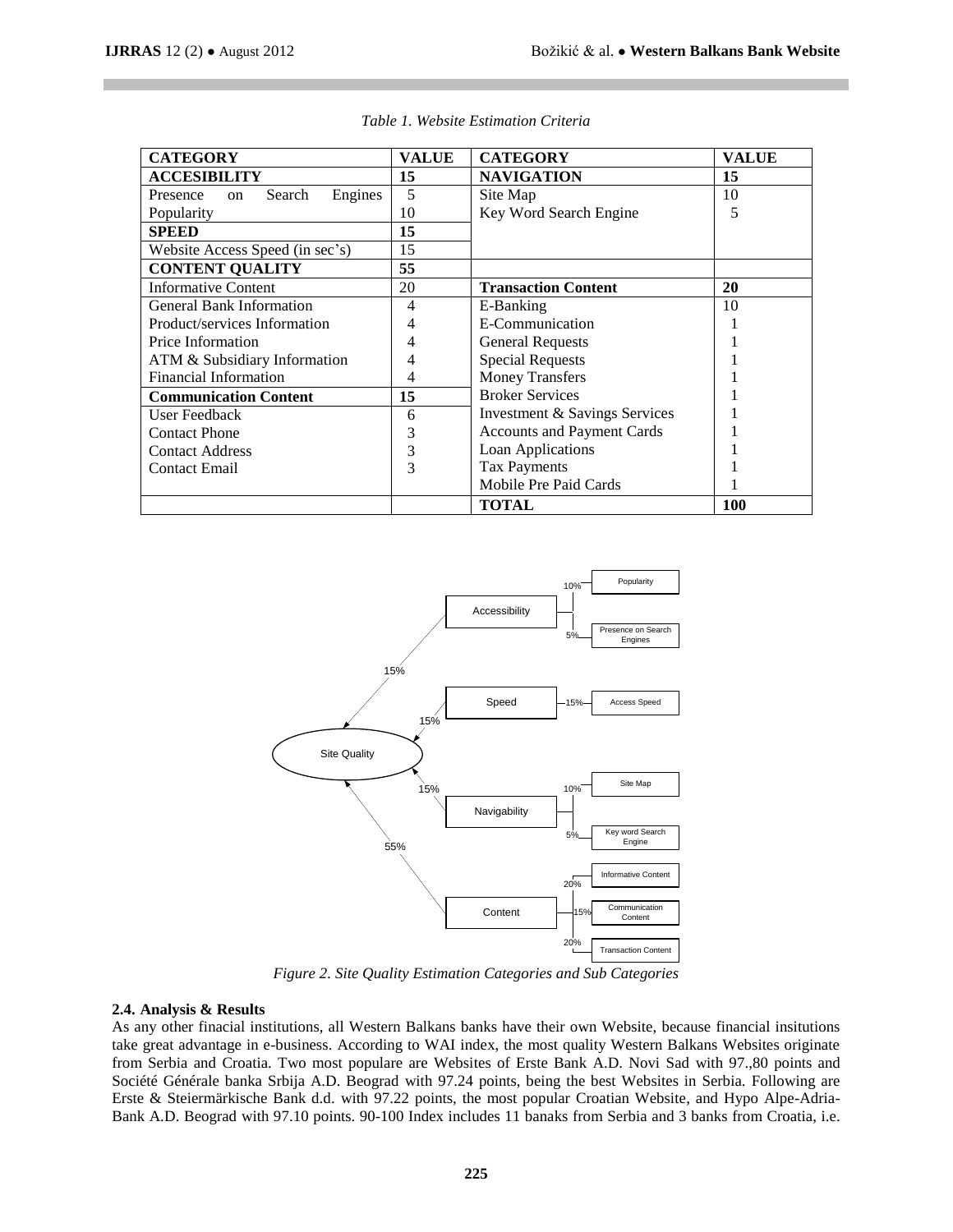14 banks, making a total of 125 banks in the Region (11.2%) - Scheme 1. 80-90 Index includes 18 banaks (14.40%) with (10 banks from Serbia, 4 banks from Croatia 1 bank from Montenegro (Hypo Alpe-Adria Bank AD Podgorica) with 85.63 points, the best Website in Montenegro, and 2 banks from Macedonia (Stopanska Banka AD Skopje with 85.41 points and Izvozna i Kreditna Banka AD Skopje with 83,55 points. 70-80 Indexs includes 23 banks (18.40%), 7 banaks from Srbia and Croatia, 3 banks from Montenegor, 4 banks from Macedonia and 2 banks from Bosnia & Herzegovina (Hypo Alpe Adria Bank d.d. Mostar with 74.87 points and NLB Tuzlanska banka d.d. Tuzla with 71.64 points, which are the leading banks in the Republic. 60-70 Index includes 24 banks i.e. 19.20% from all banks (9 from Croatia, 7 from Bosnia & Herzegovina, 3 from Serbia i 2 from Montenegro). 50-60 Index includes 20 banks (16%), 8 from Bosnia & Herzegovina, 6 from Croatia, 3 from Macedonia, 1 from Serbia and 1 from Montengro). 50 and below Index includes 26 banks (20,8%) (11 from Bosnia & Herzegovina, 6 from Macedonia, 5 from Croatia and 4 from Montenegro) as shown in Figure 3.

In Figure 4, Below 30 Index is related to 1 bank from Macedonia (Alpha Bank AD Skopje 28.05 points and 2 banks from Bosnia & Herzegovina: Postbank BH dd with 27.60 pints and Investiciono-komercijalna banka d.d. Zenica with 23.33 points.



*Figure 3. WAI Evaluation of Western Balkans Banks Website with 90-100*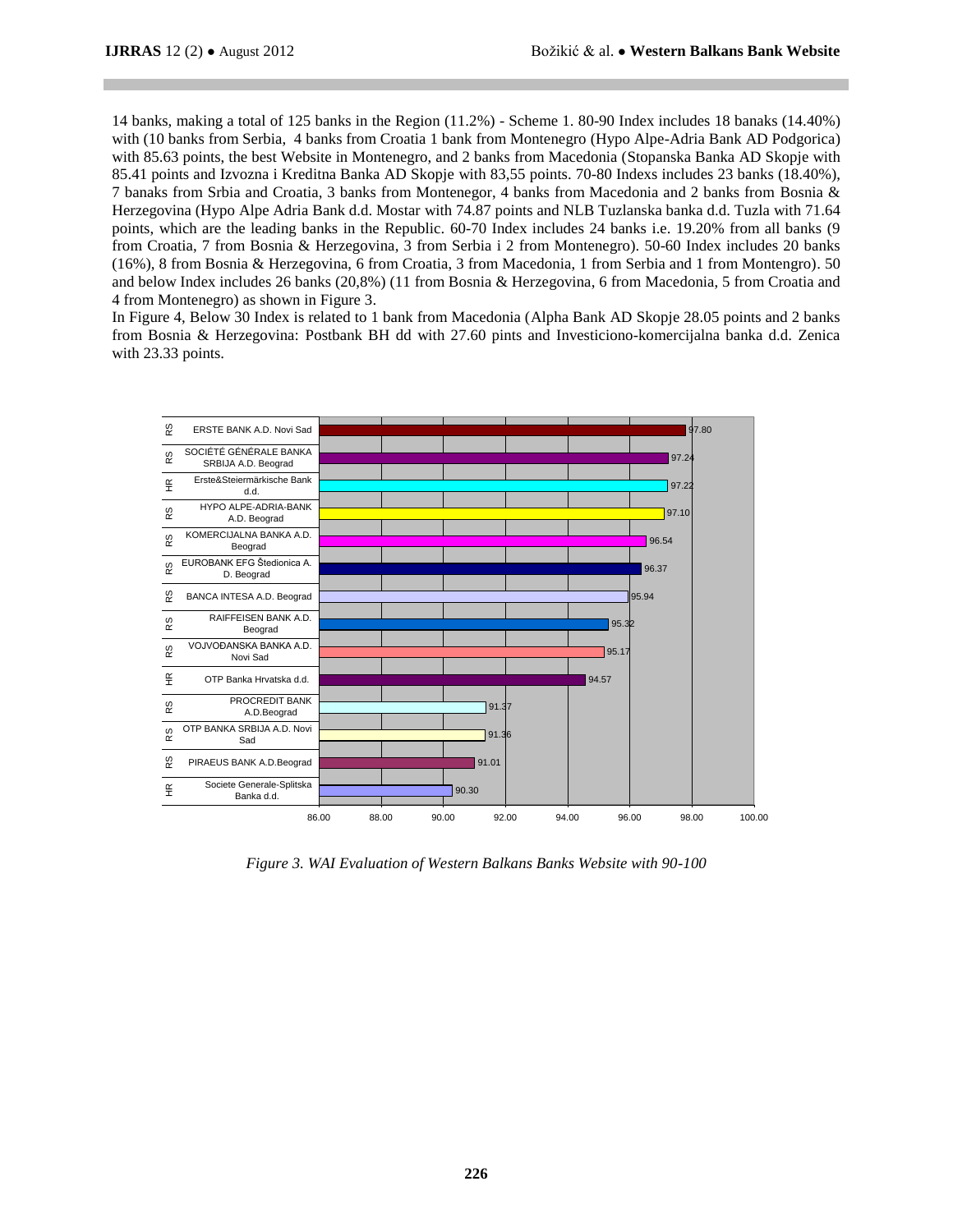|                                                                       | Investicijska banka Federacije BiH                 |       |       |       |        |        | 47.72 |       |
|-----------------------------------------------------------------------|----------------------------------------------------|-------|-------|-------|--------|--------|-------|-------|
|                                                                       | Pavlović International Bank a.d. Bijeljina         |       |       |       |        | 47.40  |       |       |
|                                                                       | Karlovačka Banka d.d.                              |       |       |       |        | 46.16  |       |       |
|                                                                       | Ziraat Banka AD Skopje                             |       |       |       |        | 45.72  |       |       |
|                                                                       | FIMA banka DD                                      |       |       |       |        | 45.37  |       |       |
|                                                                       | Bosna Bank International d.d. Sarajevo             |       |       |       |        | 144.92 |       |       |
|                                                                       | TTK Banka AD Skopje                                |       |       |       |        | 143.89 |       |       |
|                                                                       | Crnogorska komercijalna banka AD Podgorica         |       |       |       |        | 143.27 |       |       |
|                                                                       | Štedbanka d.d.                                     |       |       |       |        | 143.17 |       |       |
|                                                                       | BKS Bank d.d.                                      |       |       |       |        | 142.66 |       |       |
|                                                                       | BOR Banka d.d. Sarajevo,                           |       |       |       |        | 142.59 |       |       |
|                                                                       | Vakufska banka d.d. Sarajevo                       |       |       |       |        | 42.33  |       |       |
|                                                                       | Union banka d.d. Sarajevo,                         |       |       |       |        | 40.99  |       |       |
|                                                                       | Centralna kooperativna Banka AD Skopje             |       |       |       |        | 40.29  |       |       |
|                                                                       | Invest Banka AD Skopje                             |       |       |       |        | 38.40  |       |       |
|                                                                       | Komercijalna banka AD Budva                        |       |       |       |        | 38.14  |       |       |
|                                                                       | Slatinska banka d.d.                               |       |       |       | 137.06 |        |       |       |
|                                                                       | Makedonska Banka za poddrška na razvojot AD Skopje |       |       |       | 35.74  |        |       |       |
|                                                                       | IEFK banka a. d. Banja Luka                        |       |       |       | 34.44  |        |       |       |
|                                                                       | Banka Splitsko-Dalmatinska d.d.                    |       |       |       | 33.81  |        |       |       |
|                                                                       | First Financial bank AD Podgorica                  |       |       |       | 32.22  |        |       |       |
|                                                                       | Atlasmont banka AD Podgorica                       |       |       |       | 31.78  |        |       |       |
|                                                                       | Turkish Ziraat Bank Bosnia d.d. Sarajevo           |       |       |       | 30.85  |        |       |       |
|                                                                       | Alpha Bank AD Skopje                               |       |       |       | 328.05 |        |       |       |
|                                                                       | POSTBANK BH DD                                     |       |       | 27 60 |        |        |       |       |
| BA BA MKBA MEME HR BA MKHR MEMKAK BA BA BA HR HR MEMKBA BA MKHR BA BA | Investiciono-komercijalna banka d.d. Zenica        |       |       | 23.33 |        |        |       |       |
|                                                                       |                                                    |       |       |       |        |        |       |       |
|                                                                       | 0.00                                               | 10.00 | 20.00 |       | 30.00  | 40.00  | 50.00 | 60.00 |

*Figure 4. WAI Evaluation of Western Balkans Banks Website with 50 and below Index*

## **2.5. Accessibility**

In this category, accessibility of Bank Websites with 90-100 Index is the highly rated. In figure 5 Analysis shows that a Website of Komercijalna banka A.D. Belgrade, Serbia with 14.96 points is the most accessable according to both criteria, Presence on Search Engines and Link Popularity. Next is Hypo Alpe-Adria-Bank d.d. from Croatia with 13.97 points, Website of Erste banka A.D. Novi Sad, Serbia with 13.94 points, Website of Societe Generale-Splitske bank d.d. from Croatia (Scheme 3). This means that there is one (0.8 %) bank only has morethan 14 points. In the group of 12-14 points there are 19 banks (15.20%): 11 from Croatia, 6 from Serbia, 2 from Bosnia  $\&$ Herzegovina. Over one quarter of Western Balkan banks (33 or 26.40%) are placed within 10-12 Index and includes13 banks from Serbia, 11 from Croatia, 8 from Bosnia & Herzegovina and 1 from Montenegro. The largest number of Websites are within 8-10 index, there 43 (34,40%) Websites: 13 from Bosnia & Herzegovina, 10 from Macedonia, 9 from Croatia, 8 from Serbia, 3 from Montenegro. According to WAI Index, the lowest positioned are Websites on the back, with 8 points only. From total 29 (23.20%) of banks, 8 banks are from Macedonia, 7 from Croatia, 7 from Montenegro, 6 from Bosnia & Herzegovina and 1 from Serbia. Websites of Stopanske banke AD Bitola are hardest to access (0 points), and Hipotekarna banka AD Podgorica, Opportunity Bank AD Podgorica, First Financial Bank AD Podgorica (2,65 points per each only).

According to the Popularity Link Criteria, there is a huge gap between Alexa Website rank, from 38.515 (Zagrebačka banka d.d. Croatia) to 28.210.990 (Stopanska banka AD Bitola, Macedonia). The highly rated Western Balkans banks in the world are following: Zagrebačka banka d.d. (38.515), Privredna banka Zagreb d.d. (60.454), Volksbank d.d. (75.122), Raiffeisenbank Austria d.d. Zagreb (79.163) and Erste&Steiermärkische Bank d.d. (85.615) from Croatia, then there are Komercijalna banka A.D. Beograd (144.726) and Raiffeisen banka A.D. Beograd (247.090) from Serbia, which is significantly below the rank of best Spanish banks (La Caixa 1.325. in the world and Banco Español de Crédito 11.959. in the world). Most Western Balkans banks, 75 (60%), are ranked within interval from 1.000.000 to 10.000.000.

According to the criteria of Presence on Search Engines, taking the most popular Western Balkans Search Engine Google as a reference with most popular bank keywords such as: account, card, loan, rate, money transfer, the bast rated are Komercijalna banka A.D. Beograd, Serbia with average value 36.4, and Erste banka A.D. Novi Sad, Serbia with average value 116.4 and Hypo Alpe-Adria-Bank d.d. Serbia 121.4 from Croatia. There are 11 (8.8%) banks only (6 from Serbia and 5 from Croatia) with average value 100-200, i.e. they are present on Google pages 10 to 20.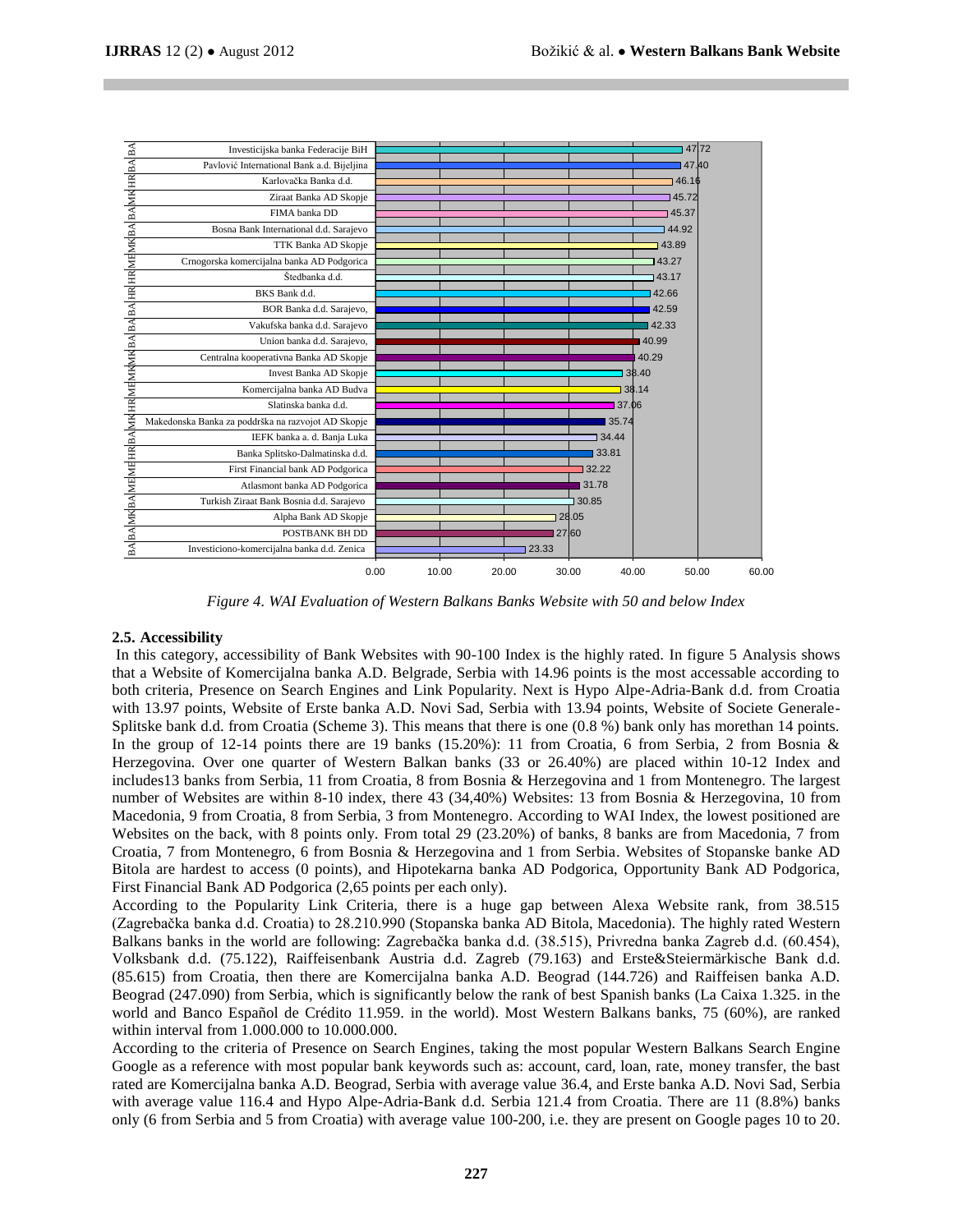On Google pages 20 to 30 there are 16 (12.8%) Websites presernt (8 from Serbia, 4 from Croatia, 3 from Bosnia & Herzegovina and 1 from Montenego), and on pages 30 to 40 there are 24 (19.2%) Websites present (6 from Serbia, 10 from Croatia, 7 from Bosnia & Herzegovina i 1 from Montenego). The largest number of Websites are present on pages 40 to 50, 39 (31.2%) (9 from Serbia, 12 from Croatia, 13 from Bosnia & Herzegovina and 5 from Montenego), but all Websites from Macedonia (18) are present after page No 50, where there are total 34 (27.2%) Western Balkans Banks Websites: 3 from Serbia, 3 from Croatia, 6 from Bosnia & Herzegovina and 4 from Montenego.



*Figure 5. Accessibility of Western Balkans Banks Websites with total of 12-15 points*

# **2.6. Speed:**

Tipically, those Websites that were easy to access were also easy for the navigation as shown in Figure 6. The fastest access speed is on the Webiste of Alpha banke A.D. Beograd from Srebia (1.34 sec), and the slowest access speed is on the Website of Turkish Ziraat Bank Bosnia d.d. Sarajevo from Bosnia and Herzegovina with 37.64 sec. First seven ranked Websites are from Serbia and 5 banks have access speed below 2 seconds (Alpha banke A.D. Beograd (1.34 sec), AIK banka A.D. Niš (1.7 sec), Erste banka A.D. Novi Sad (1.74 sec), Čačanska banka A.D. Čačak (1.86 sec) and Banca Intesa A.D. Beograd (1.94 sec). Following are Websites of banks from Croatia with opening time 3 to 4 seconds. If we view the Website opening rank , we will notice that 25 (20%) of banks has opening time between 1 and 5 seconds (12 from Serbia, 6 from Croatia, 3 from Bosnia & Herzegovina, 3 from Macedonia and 1 from Montenego). Also, there are at most 45 (36%) of banks with opening time between 5 and 8 seconds (12 from Serbia, 13 from Croatia, 5 from Bosnia & Herzegovina, 9 from Macedonia and 4 from Montenego), then 32 (25.6%) banks have opening time between 8 and 12 seconds (8 from Serbia, 6 from Croatia, 10 from Bosnia & Herzegovina, 4 from Macedonia and 4 from Montenego). 23 (18,4%) bank Websites are the slowest with opening time over 12 seconds 23 (18,4%): 1 from Serbia, 9 from Croatia, 11 from Bosnia & Herzegovina, 2 from Macedonia. Considering the fact that the rate is in seconds, Internet users that have cable connection have fast access to bank Websites, such is the case here (Figure 6). Maximum number of points ( 0-15) were given according to the Website opening speed in figure 7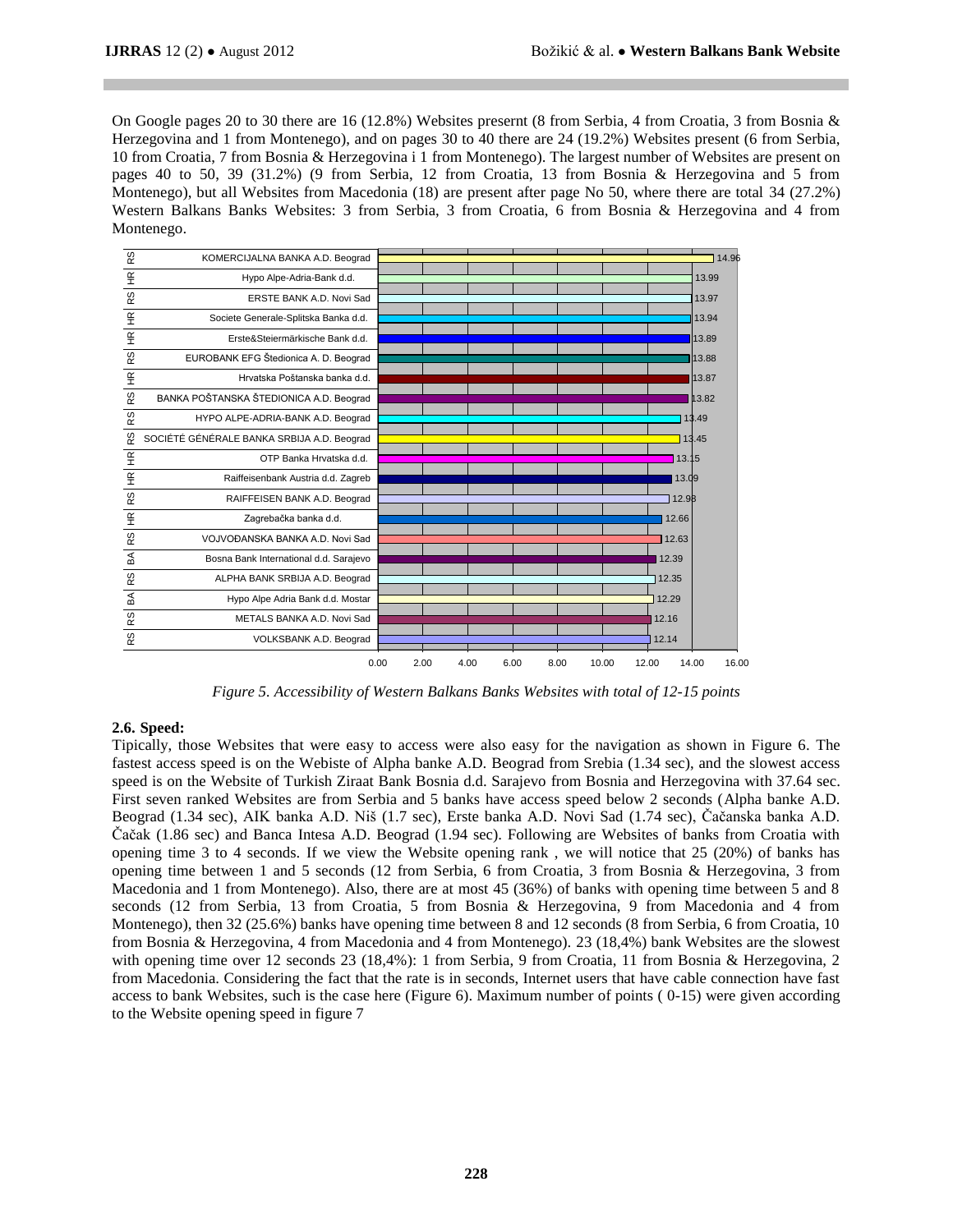

*Figure 6. Website Opening Speed on Western Balkans Banks Websites*



*Figure 7. WebSite Opening Time (in sec's)*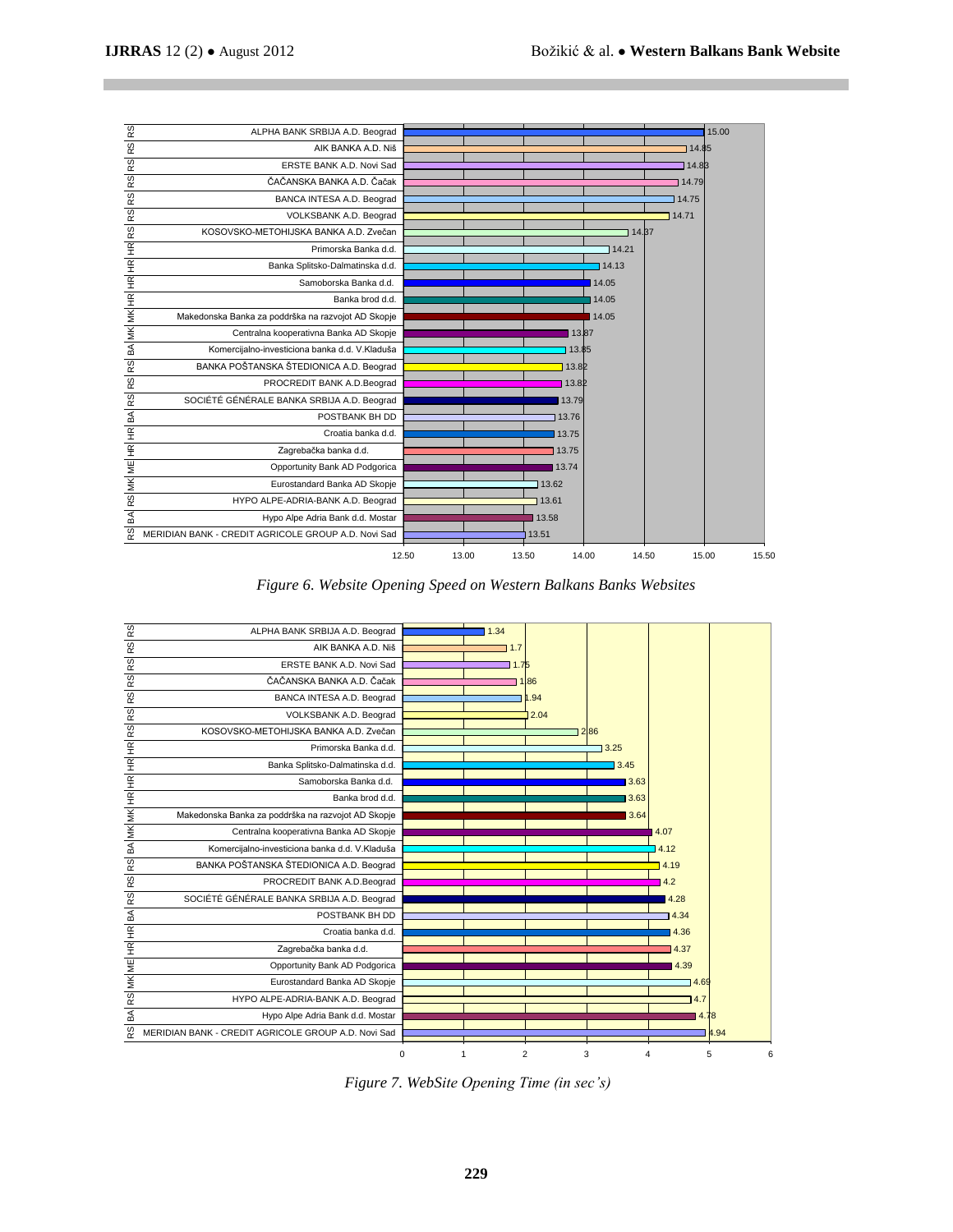## **2.7. Navigability**

Being aware of the importance of accessibility Marketing Departments of banks implemented on their Webiste a Site map and Key Word Search Engine. Most of Webistes belong to Western Balkans Banks: 47 (37.6%), Figure 8. However, this is not equally per each country. The leading position belongs to banks of Serbia and Croatia because there are 19 banks from Serbia (57.58% of banks) and in Croatia there are 15 banks (44.12% of banks). In Montenego, there are 4 banks (36.36% of banks), in Macedonia there are 4 banks (33.33% of banks) and in Bosnia & Herzegovina there are 3 banks only (10.35% of banks), Scheme 6. Considering the fact that there is a huge number (41 banks i.e. 32.8%), of Websites that have no Site Map nor Key Word Search Engine, something should be done in order to change this, especially for banks in Bosnia and Herzegovina, Montenegro and Macedonia. There are 18 banks (14.4%) that implemented Site Map (6 from Serbia, 4 from Croatia, 4 from Bosnia and Herzegovina, 3 from Macedonia i 1 from Montenegro) and Key Word Seach is being implemented in 19 banks (15.3%): 2 from Serbia, 9 from Croatia, 4 from Bosnia and Herzegovina, 3 from Macedonia and 1 from Montenegro as shown in figure 8.



*Figure 7. Site map and keyword search implementation*



*Figure 8. Site navigation distribution, as per the number of banks*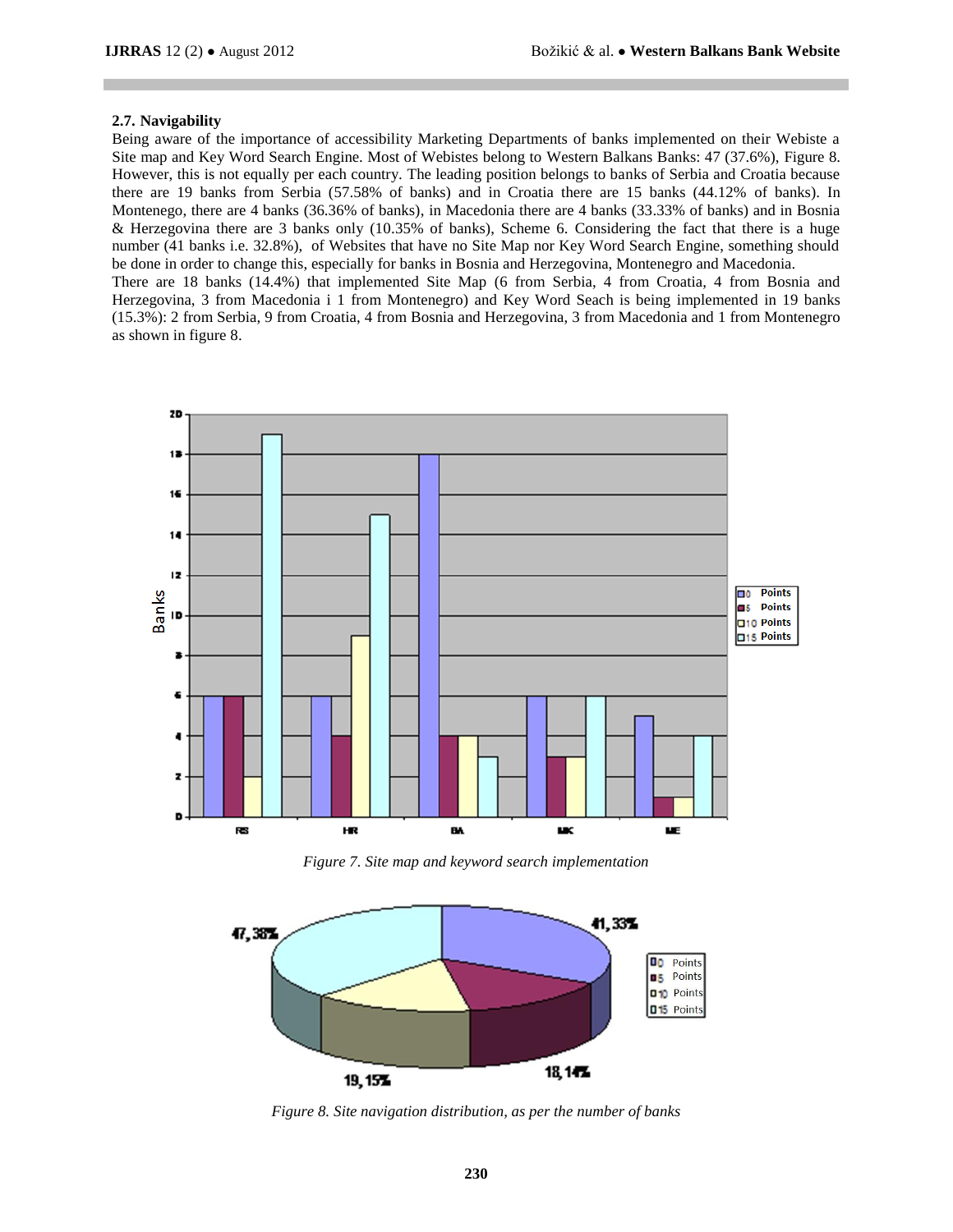## **2.8. Content**

Site Content evaluation was based on relevant information that should be placed on the Website of the bank with a purpose to satisfy needs of the potential users. When we took each of 3 content categories into the consideration for evaluation of bank site index, the result displayed as on Table 2..

10 banks (8%), 9 from Serbia (Banca Intesa A.D. Beograd, Komercijalna banka A.D. Beograd, Eurobank EFG Štedionica A. D. Beograd, Vojvođanska Banka A.D. Novi Sad, Raiffeisen Banka, Société Générale Banka, Findomestic banka A.D. Beograd, Hypo-Alpe-Adria banka i Volksbank A.D. Beograd) and 1 from Croatia (Erste&Steiermärkische Bank d.d.), implemented all criteria, so users could have all necessary content for bank services available, with maximum 55 points achieved. 20 banks (16%) rated for Quality sites with 50-55 points (15 from Serbia, 4 from Croatia and 1 from Macedonia). 32% of banks (i.e. 40 banks) rated with 40-50 points (16 from Serbia, 8 from Croatia, 8 from Bosnia and Herzegovina, 3 from Macedonia i 5 from Montenegro). 31 banks (24,8%) rated with 30-40 points (1 from Serbia, 12 from Croatia, 10 from Bosnia and Herzegovina, 6 from Macedonia i 2 from Montenegro). 20 banks rated with 20-30 points (1 from Serbia, 7 from Croatia, 7 from Bosnia and Herzegovina, 4 from Macedonia i 1 from Montenegro). 15 banks (11.2%) rated with less then 20 points (3 from Croatia, 4 from Bosnia and Herzegovina, 4 from Macedonia i 3 from Montenegro). Also, there are banks with less then 10 points: Postbank BH dd 9, Štedbanka d.d. 9 and Investiciono-komercijalna banka d.d. Zenica 1 (Figure 9 and Figure 10).

| RS                       | FINDOMESTIC BANKA A.D. Beograd             |    |    |    |    |    |    |    |    | 55 |
|--------------------------|--------------------------------------------|----|----|----|----|----|----|----|----|----|
| $\omega$<br>œ            | VOLKSBANK A.D. Beograd                     |    |    |    |    |    |    |    |    | 55 |
| S<br>$\propto$           | VOJVOĐANSKA BANKA A.D. Novi Sad            |    |    |    |    |    |    |    |    | 55 |
| w<br>œ                   | RAIFFEISEN BANK A.D. Beograd               |    |    |    |    |    |    |    |    | 55 |
| RS                       | BANCA INTESA A.D. Beograd                  |    |    |    |    |    |    |    |    | 55 |
| RS                       | EUROBANK EFG Štedionica A. D. Beograd      |    |    |    |    |    |    |    |    | 55 |
| w<br>œ                   | KOMERCIJALNA BANKA A.D. Beograd            |    |    |    |    |    |    |    |    | 55 |
| RS                       | HYPO ALPE-ADRIA-BANK A.D. Beograd          |    |    |    |    |    |    |    |    | 55 |
| $\widetilde{\mathbf{H}}$ | Erste&Steiermärkische Bank d.d.            |    |    |    |    |    |    |    |    | 55 |
| RS                       | SOCIÉTÉ GÉNÉRALE BANKA SRBIJA A.D. Beograd |    |    |    |    |    |    |    |    | 55 |
| RS                       | CREDY BANKA A.D. Kragujevac                |    |    |    |    |    |    | 54 |    |    |
| RS                       | PIRAEUS BANK A.D. Beograd                  |    |    |    |    |    |    | 54 |    |    |
| RS                       | OTP BANKA SRBIJA A.D. Novi Sad             |    |    |    |    |    |    | 54 |    |    |
| $\widetilde{\mathbf{H}}$ | OTP Banka Hrvatska d.d.                    |    |    |    |    |    |    | 54 |    |    |
| RS                       | ERSTE BANK A.D. Novi Sad                   |    |    |    |    |    |    | 54 |    |    |
| RS                       | SRPSKA BANKA A.D. Beograd                  |    |    |    |    | 52 |    |    |    |    |
| $\frac{\alpha}{\pi}$     | Societe Generale-Splitska Banka d.d.       |    |    |    |    | 52 |    |    |    |    |
| RS                       | PROCREDIT BANK A.D.Beograd                 |    |    |    |    | 52 |    |    |    |    |
| $\leq$                   | Stopanska Banka AD Bitola                  |    |    | 50 |    |    |    |    |    |    |
| $\widetilde{\mathbf{H}}$ | Volksbank d.d.                             |    |    | 50 |    |    |    |    |    |    |
|                          | 47                                         | 48 | 49 | 50 | 51 | 52 | 53 | 54 | 55 | 56 |

*Figure 9. Site Quality of bank with the highest value*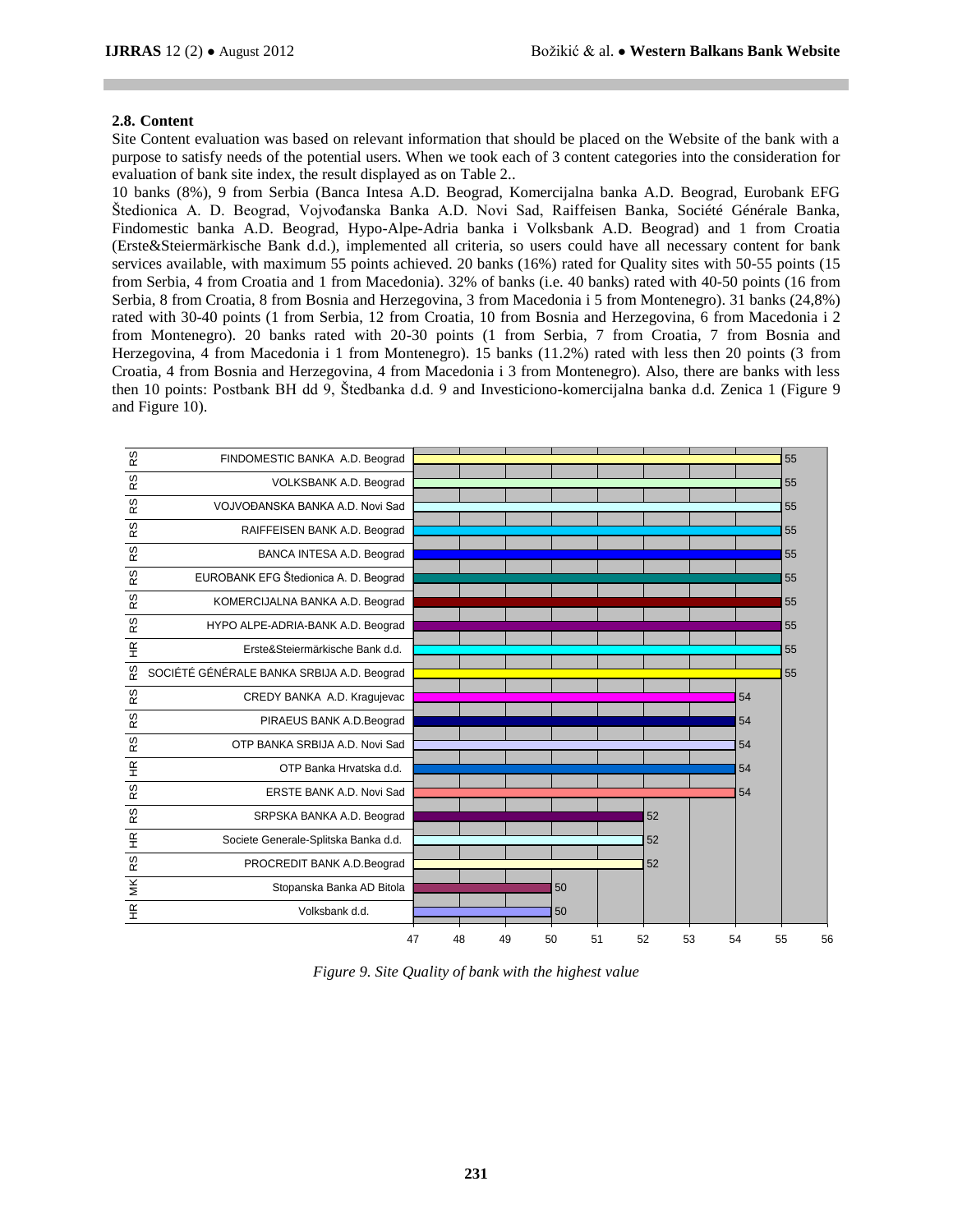

*Figure 10. Site Quality with the lowest value*

If a presence of each category would to be viewed with a maximum value for banks in some countries of the Region, than it should allocate as in Table 2. There are 27.27% banks from Serbia with maximum number of points (55 points) for Content Site Quality, and 2.94% are their banks from Croatia. Bosnia & Herzegovina, Montenegro and Macedonia do not have their representative banks in this category. That is why they should work on increasing the quality of the content on their Websites, especially in subcategory Transaction Content, and also to make their services available on the Internet.

|                              | $RS(\%)$ | HR(%) | $BA(\%)$ | MK(%  | $CG(\%)$ |
|------------------------------|----------|-------|----------|-------|----------|
| <b>CONTENT CATEGORIES</b>    | 27.27    | 2.94  | 0.00     | 0.00  | 0.00     |
| Informative Content          | 72.73    | 29.41 | 24.14    | 5.56  | 9.09     |
| <b>Communication Content</b> | 45.45    | 17.65 | 10.34    | 22.22 | 9.09     |
| <b>Transaction Content</b>   | 27.27    | 2.94  | 0.00     | 0.00  | 0.00     |

*Table 2. Content Presence with maximu value for some Western Balkans countries*

All bank information important for clients i.e. sub category Informative Content, were covered from all aspects within 72.73% of bank sites in Serbia, 29.41% of bank sites in Croatia, 24.145% of bank sites in Bosnia & Herzegovina and 9.09% of bank sites in Montenegro and 5.56% bank sites in Macedonia as shown in figure 11. Communication between banks and clients was covered by all aspects within 45.45% of bank sites in Serbia, 22.22% of bank sites in Macedonia, 17.65% of bank sites in Croatia, 10.34% of bank sites in Bosnia & Herzegovina and 9.09% of bank sites in Montenegro only. In order to achieve the best communication possible between banks and their clients, this category should have higher rates of realisation, including all banks in the Region. Very few banks in the Region were able to fully transfer Transaction Content on the Internet. Only 27.27% of banks from Serbia and 2.94% of banks in Croatia, only, used transaction content to the fullest, while in other countries in the Region there are no such banks.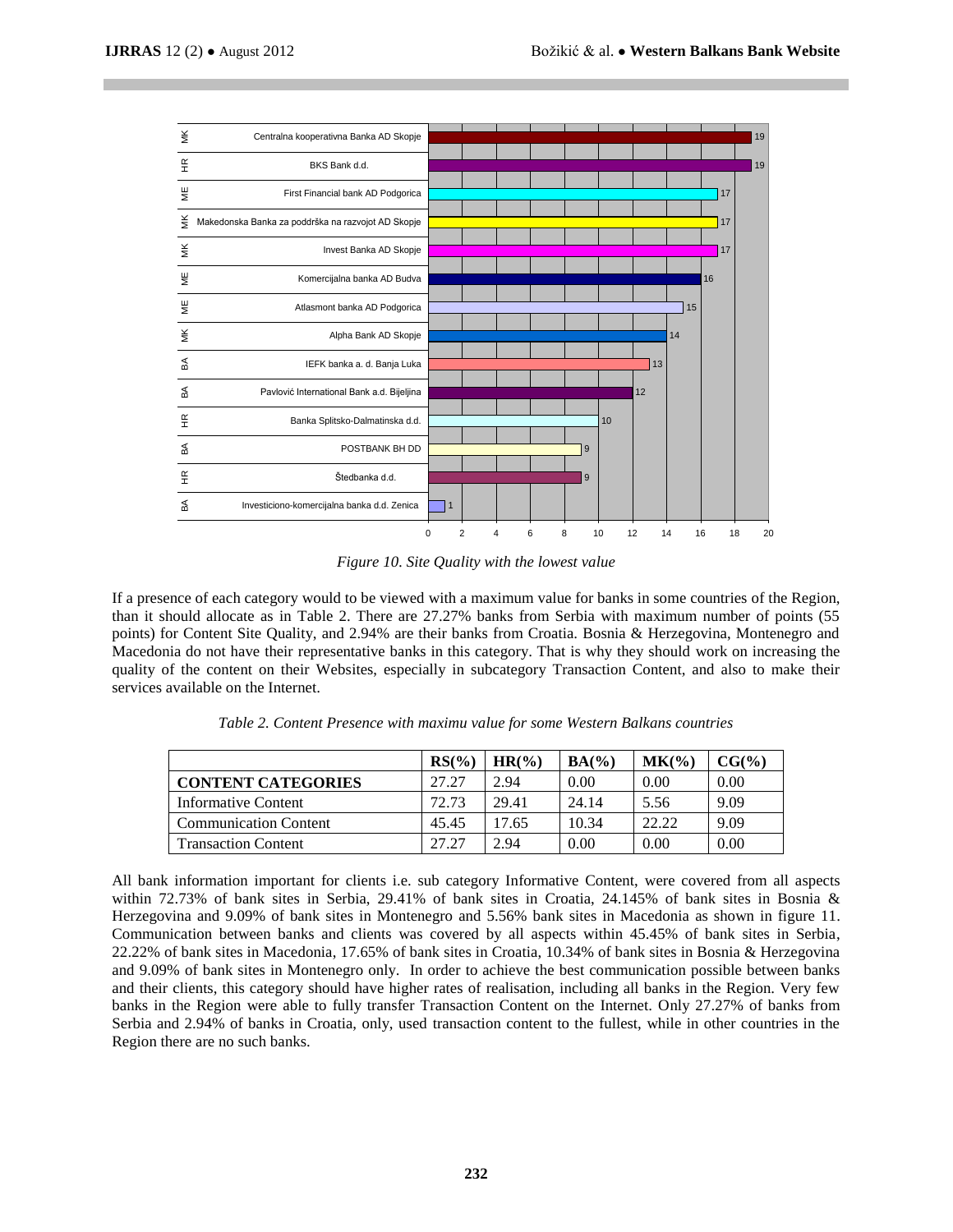

*Figure 11. Informative Content*

| <b>Informative Content</b>         | $RS(\%)$ | $HR(\%)$ | $BA(\%)$ | MK(%  | $CG(\%)$ | <b>Prosek</b> |
|------------------------------------|----------|----------|----------|-------|----------|---------------|
| General Information                | 100      | 67.65    | 55.17    | 72.22 | 54.55    | 69.92         |
| Products/Services Information      | 96.97    | 55.88    | 55.17    | 55.56 | 72.73    | 67.26         |
| Price Information                  | 93.94    | 50.00    | 51.72    | 16.67 | 36.36    | 49.74         |
| Machine Information<br>Cash<br>and |          |          |          |       |          |               |
| Subsidiary Information             | 75.76    | 38.24    | 44.83    | 44.44 | 27.27    | 46.11         |
| <b>Financial Information</b>       | 100      | 50.00    | 48.28    | 22.22 | 36.36    | 51.37         |

All information about banks could be found on 43 bank Websites, i.e. 34.40% of banks in the Region. Informative Content Presence in Western Balkans Bank within the Region is presented in Scheme 10. Banks of Serbia are in the leading position when it comes to implementation of each category (100%), while all other categories are present with less %, as shown in Table 2. The average of each category of Informative Content on bank sites of the Region is as follows: General Information in 69.92% of banks, Products/Services Information in 7.26% of banks, Financial Information in 51.37% of banks, Price Information in 49.74% of banks and Cash Machine Information and Subsidiary Information in 46.11% as shown in figure 11.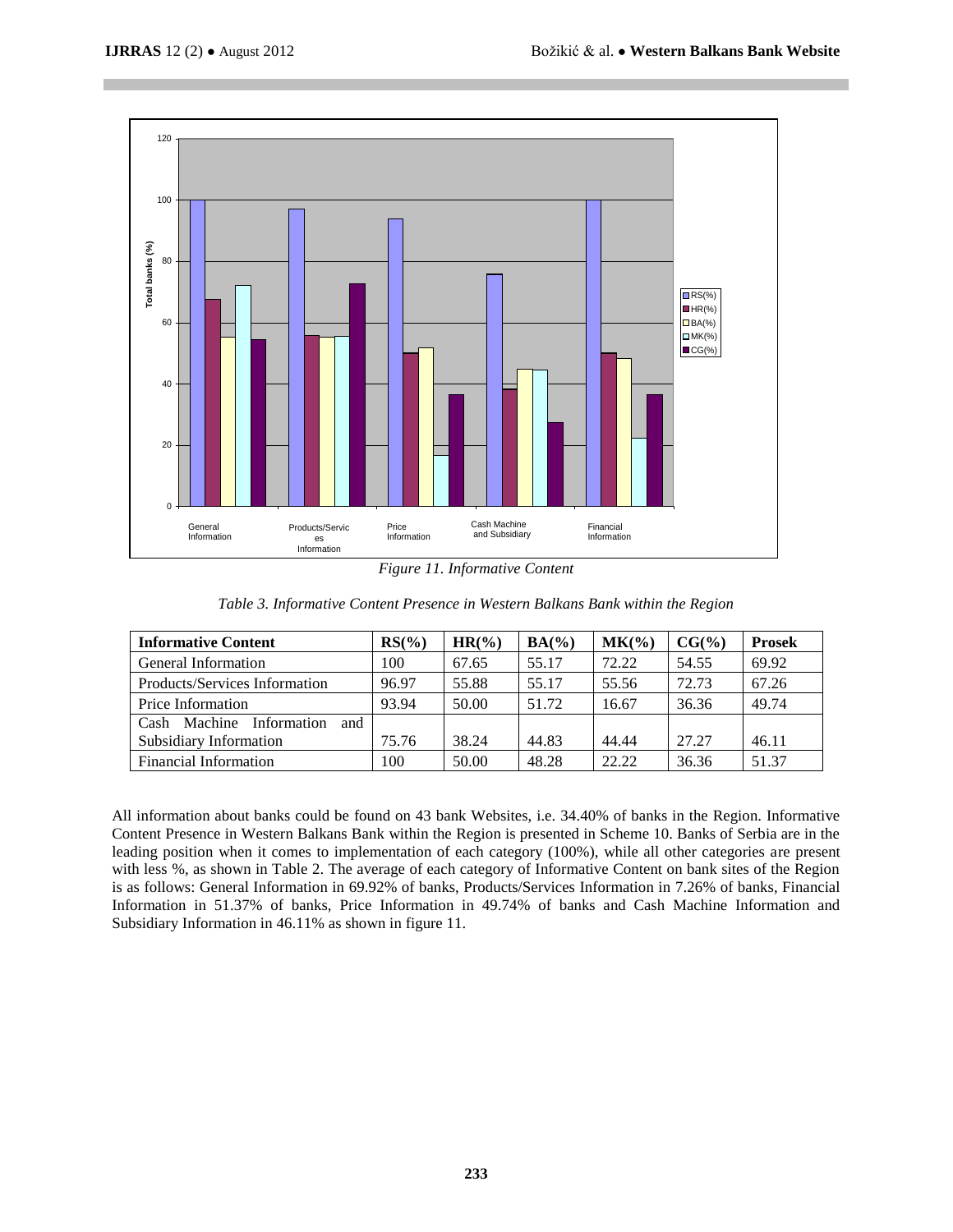

*Figure 12. Communication Content*

| Table 4. Communication Content Presence in Western Balkans Bank within the Region |  |  |  |  |  |
|-----------------------------------------------------------------------------------|--|--|--|--|--|
|-----------------------------------------------------------------------------------|--|--|--|--|--|

| <b>Communication Content</b> | $RS(\%)$ | $HR(\%)$ | $BA(\%)$ | MK(%) | $CG(\%)$ | <b>Prosek</b> |
|------------------------------|----------|----------|----------|-------|----------|---------------|
| User Feedback                | 45.45    | 7.65     | 13.79    | 27.78 | 18.18    | 24.57         |
| <b>Contact Phone</b>         | 100      | 50.00    | 86.21    | 66.67 | 90.91    | 78.76         |
| <b>Contact Address</b>       | 96.97    | 50.00    | 72.41    | 61.11 | 72.73    | 70.64         |
| <b>Contact Email</b>         | 90.91    | 35.29    | 68.97    | 77.78 | 81.82    | 70.95         |

Only 29 (23.20%) banks in the Region have all categories of content available on their Websites and allow their clients to select a model of communication with the bank. As it can be seen in Scheme 12 banks of Serbia take a leading positon in implementation of all content categories. According to results of the research 78.76% of banks considered thata a phone number is the most important information, 70.95% of banks have Email address and 70.64% of banks have contact address available on their Website. The smallest procentage of Websites 24.57%) had User Feedback Tool available (Table 4 and figure 12).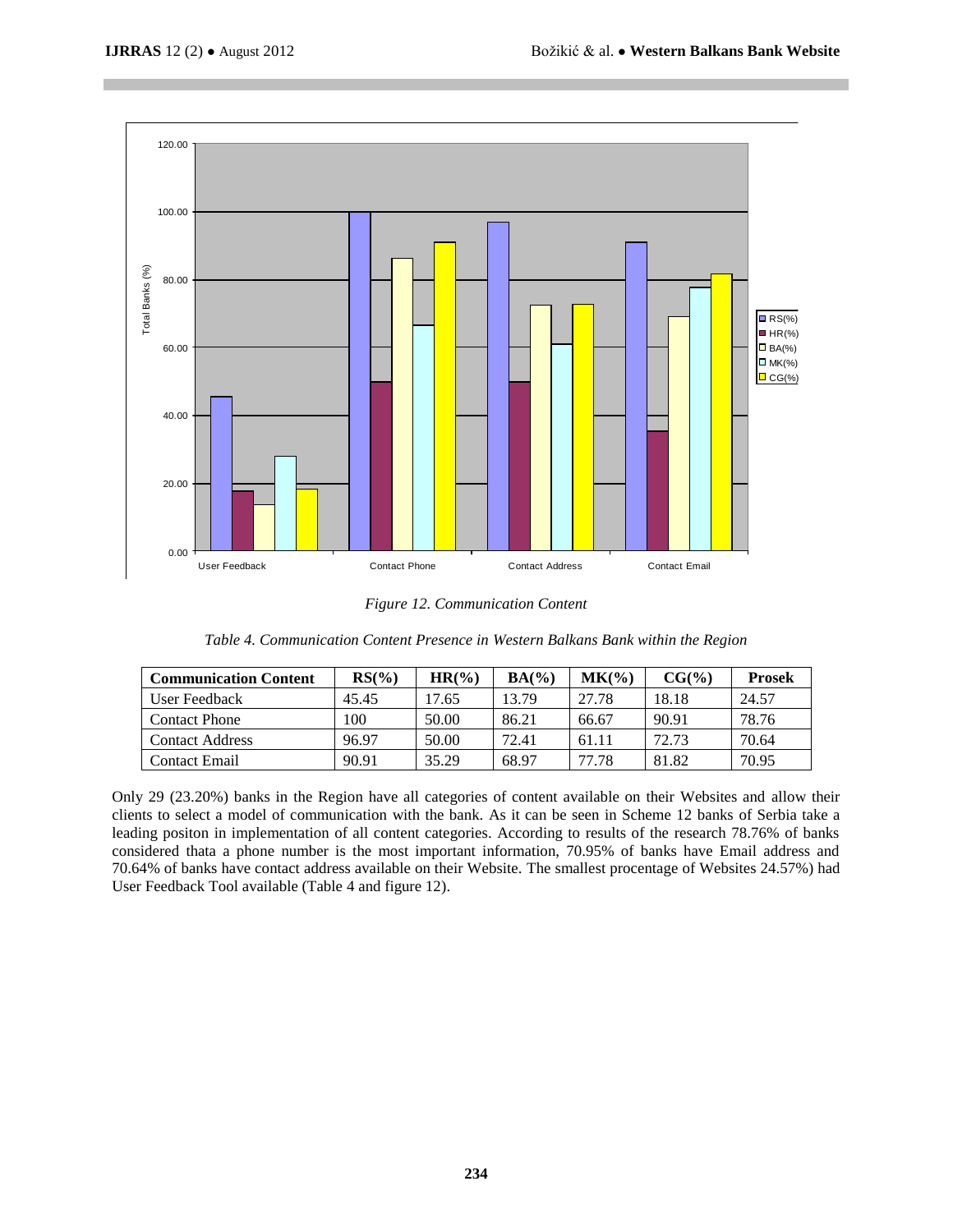

*Figure 13. Transaction Content*

*Table 5. Transaction Content Presence in Western Balkans Bank within the Region*

| <b>Transaction Content</b>        | $RS(\%)$ | $HR(\%)$ | $BA(\%)$ | $MK(\% )$ | $CG(\%)$ | <b>Prosek</b> |
|-----------------------------------|----------|----------|----------|-----------|----------|---------------|
| E-Banking                         | 96.97    | 52.94    | 31.03    | 61.11     | 63.64    | 61.14         |
| E-Communication                   | 90.91    | 26.47    | 0.00     | 5.56      | 45.45    | 33.68         |
| <b>General Requests</b>           | 100      | 14.71    | 0.00     | 66.67     | 54.55    | 47.18         |
| <b>Special Requests</b>           | 90.91    | 14.71    | 0.00     | 61.11     | 54.55    | 44.25         |
| <b>Money Transfers</b>            | 93.94    | 44.12    | 48.28    | 16.67     | 45.45    | 49.69         |
| <b>Broker Services</b>            | 69.70    | 17.65    | 20.69    | 5.56      | 18.18    | 26.35         |
| &<br>Savings<br>Investment        |          |          |          |           |          |               |
| Services                          | 96.97    | 85.29    | 82.76    | 83.33     | 90.91    | 87.85         |
| <b>Accounts and Payment Cards</b> | 90.91    | 85.29    | 82.76    | 88.89     | 100.00   | 89.57         |
| Loan Applications                 | 33.33    | 52.94    | 68.97    | 61.11     | 36.36    | 50.54         |
| <b>Tax Payments</b>               | 57.58    | 14.71    | 3.45     | 0.00      | 0.00     | 15.15         |
| Mobile Pre Paid Cards             | 96.97    | 5.88     | 3.45     | 0.00      | 0.00     | 21.26         |

Only 8% of analysed Websites that were Transactional, i.e. only 10 banks in the Region covered all aspects of the evaluated category. These results show that E-Commerce is new in the Western Balkans Region and that relevant actions will to be taken in order to develop it in the Region.

Banks in Serbia covered all aspects of Interenet services, except in the category Accounts and Payment Cards which is the most representative in Croatia and Loan Applications which is the most representative in Bosnia & Herzegovina (Scheme 11). Banks in Bosnia & Herzegovina, Macedonia and Montenegro have not yet managed to offer their clients all aspects of E-business through their Websites, which is the area where they should improve their business. Most of the banks offered following services: Bank Accounts and Credit Card payments (on average 89.57%), Investment and Savings (on average 87.85%), E-Banking (on average 61.14%) and Loan Applications (on average 50.54%). Other services cover on average 50% banks in the Region, Money Transfer 49.69%, General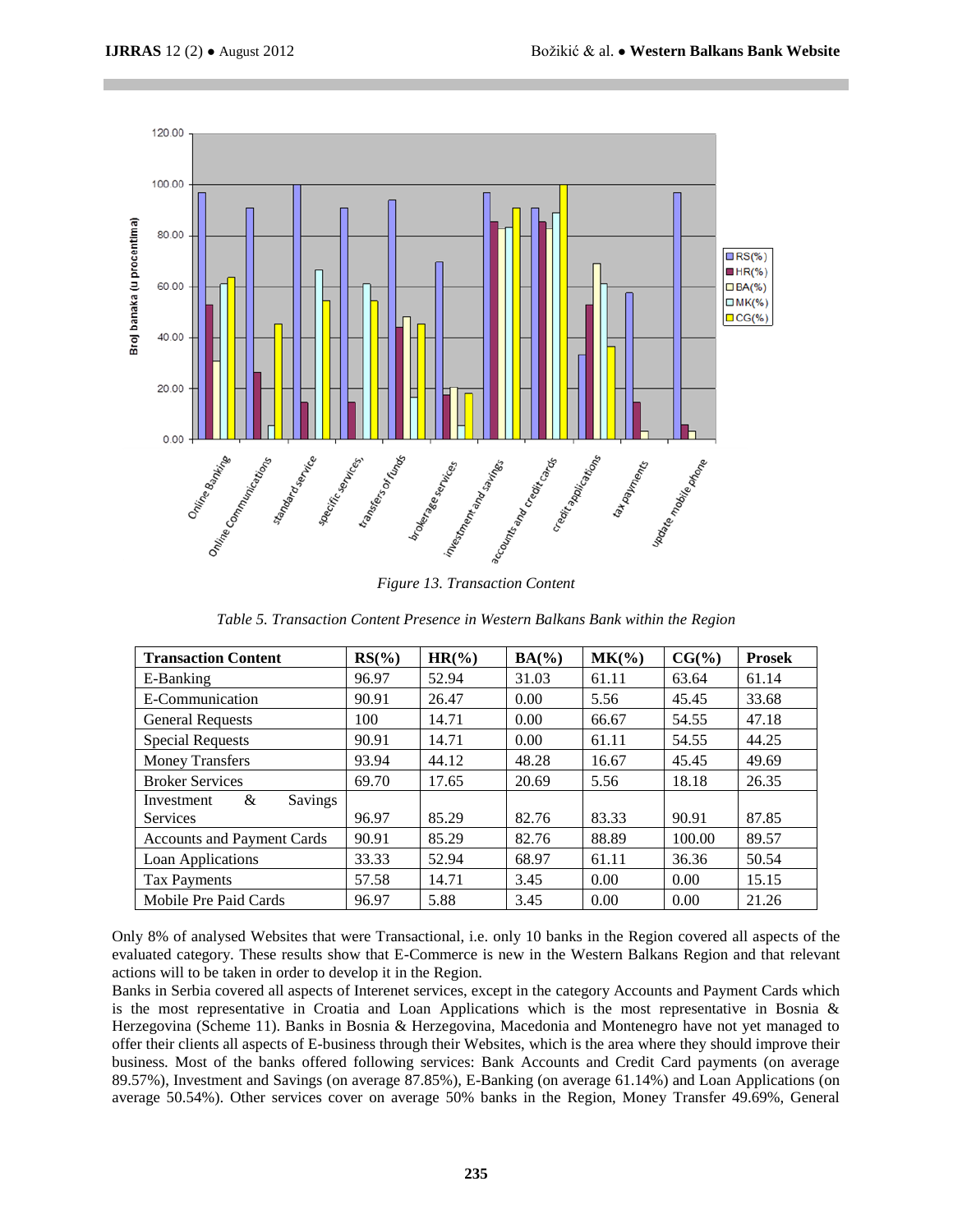Requests 47.18%, Special Requests 44.25%, E-Communication 33.68%, and the least present are Broker Services (26.35%), Mobile Pre Paid Cards (21.26%) and Tax payments (15.15%). (Table 5 and figure 13).

Activity rate of E-Banking is in direct proportion with the size of the bank. Bigger banks offer more services because they have more money to invest in their Websites.

Finally, a language analyses were made for each Webiste. Each Website is translated in English language, and some of them offer languages of National Minorities, which is of great importance for our diaspora and also English Lanugare is an official language on the Internet.

In order to finalze the analysis correlation between different Index factors was made, evaluating the connection between 4 categories: speed, accessibility, navigability and content. Website Content is significantly related to accessibility and navigability. Each correlation shows that best designed Websites rich with content are also easy to access and easy to navigate. Also, it is interesting that navigability is in close relation with accessibility, which means that easily accessible sites are also easy to navigate. (Figure 14)

As a technology of Website design improves, relation between speed and content is not as weak as in recent researches. More complicated Websites with more informative, communication and transaction content used to be slower. This situation was overcomed with content distribution on different pages and by making Home Page as simple as possible. One way of managing the relation between the speed and the content is to make a plan of links within the Website with separated categories. Therefore, a visitor interested in virtual visit of the bank can clik on a specific link and see the loading time, and based on that decide if he/she is interested in this category. On the other hand there is no special correlation between the speed and accessibility or between the speed and navigability.



*Figure 14. Category Correlation*

#### **3. CONCLUSION**

In this paper we focused on Western Balkan Banks Websites and evaluated their potential by WAI Index. This method allows researchers and managers to compare attributes and components of Websites, in order to discover both limitations and potential of their Websites. The greatest challenge was to find a way how to avoid subjective factors in composition of Indexes, which dominated in previous estimation tools. This index was based on four categories: Content, Speed, Accessibility and Navigability, which were quantified in both objective and lobical way. The results of Western Balkans Banks Website anaysis with WAI Index showed its high level of fleksibility and main limitations of analysed Websites. WAI Index results show that in the domain of functionality Websites of banks from Serbia and Croatia follow the trend of other European bank Websites, but Websites of banks from Macedonia, Bosnia & Herzegovina and Montenegro must improve the functionality of their Websites. Finally, statistic correlations of quality factors of Websites are being identified, in order to help banks decide which characteristics to develop.

It is worth mentioning that there are some limitations to this Analysis. First of all, all data have been collected based on limited access to each Website in certain time, regardless of the fact that Web is highly dynamic and changeable media. Similar analysis in different period can produce different results. However, this kind of evaluation will reveal if there is any divergation or convergation of Web activities. Secondly, there was a problem with subjective nature of factor evaluation, which made subjective analysis even though they were based on results of former analysis. After critical categories and WAI factors beeing identified, the next step is testing of this tool in different categories and evaluating the value index in relation with the success of E-Banking. Evaluation Team can easily use this